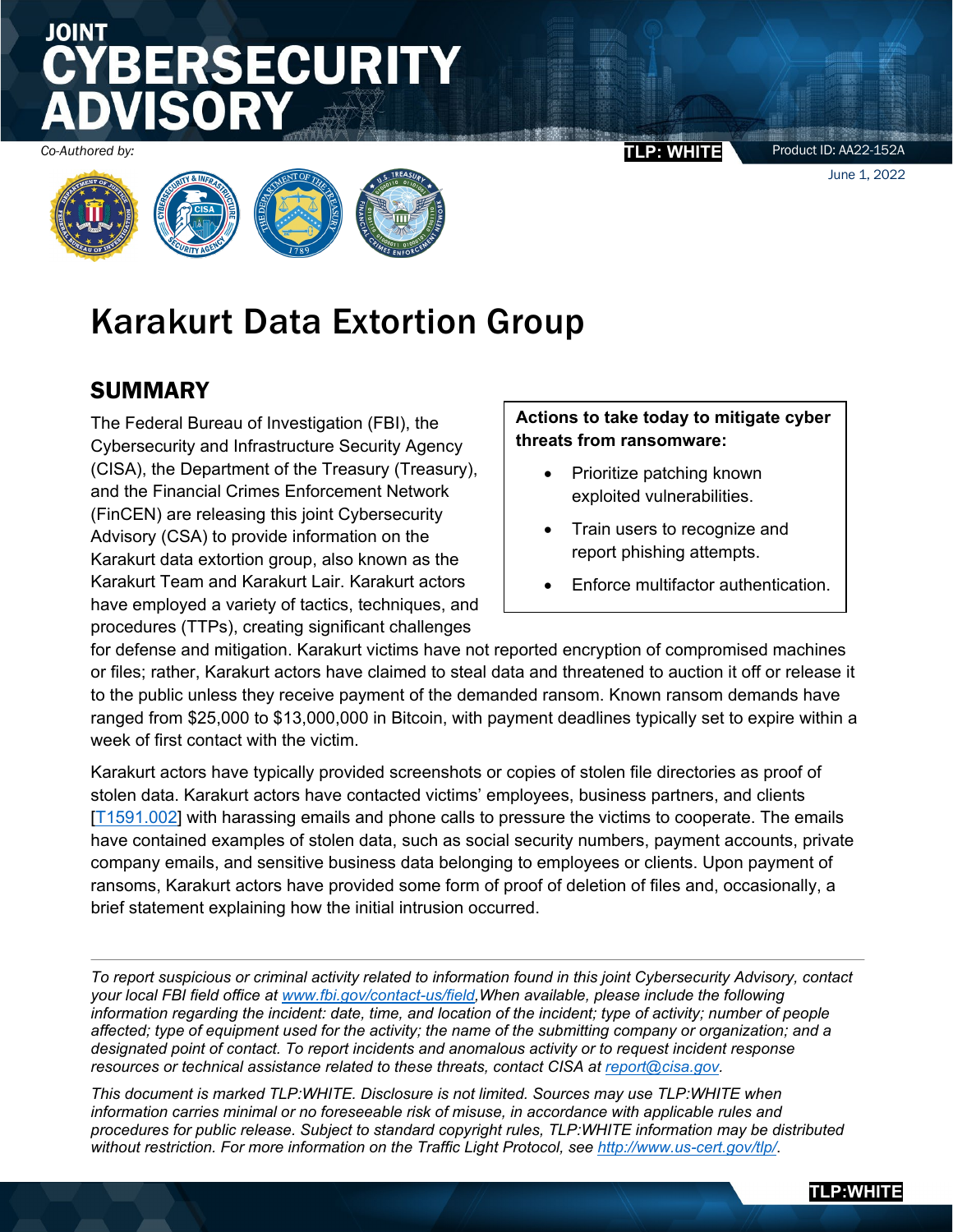Prior to January 5, 2022, Karakurt operated a leaks and auction website found at [https://karakurt\[.\]group.](https://karakurt%5B.%5Dgroup/) The domain and IP address originally hosting the website went offline in the spring 2022. The website is no longer accessible on the open internet, but has been reported to be located elsewhere in the deep web and on the dark web. As of May 2022, the website contained several terabytes of data purported to belong to victims across North America and Europe, along with several "press releases" naming victims who had not paid or cooperated, and instructions for participating in victim data "auctions."

### TECHNICAL DETAILS

### Initial Intrusion

Karakurt does not appear to target any specific sectors, industries, or types of victims. During reconnaissance [\[TA0043\]](https://attack.mitre.org/versions/v11/tactics/TA0043/), Karakurt actors appear to obtain access to victim devices primarily:

- By purchasing stolen login credentials [\[T1589.001\]](https://attack.mitre.org/versions/v11/techniques/T1589/001/) [\[T1589.002\]](https://attack.mitre.org/versions/v11/techniques/T1589/002/);
- Via cooperating partners in the cybercrime community, who provide Karakurt access to already compromised victims; or
- Through buying access to already compromised victims via third-party intrusion broker networks [\[T1589.001\]](https://attack.mitre.org/versions/v11/techniques/T1589/001/).
	- o **Note:** Intrusion brokers, or intrusion broker networks, are malicious individual cyber actors or groups of actors who use a variety of tools and skills to obtain initial access to—and often create marketable persistence within—protected computer systems. Intrusion brokers then sell access to these compromised computer systems to other cybercriminal actors, such as those engaged in ransomware, business email compromise, corporate and government espionage, etc.

Common intrusion vulnerabilities exploited for initial access [\[TA001\]](https://attack.mitre.org/versions/v11/tactics/TA0001/) in Karakurt events include the following:

- Outdated SonicWall SSL VPN appliances [\[T1133\]](https://attack.mitre.org/versions/v11/techniques/T1133/) are vulnerable to multiple recent CVEs
- Log4j "Log4Shell" Apache Logging Services vulnerability (CVE-2021-44228) [\[T1190\]](https://attack.mitre.org/versions/v11/techniques/T1190/)
- Phishing and spearphishing [\[T1566\]](https://attack.mitre.org/versions/v11/techniques/T1566/)
- Malicious macros within email attachments [\[T1566.001\]](https://attack.mitre.org/versions/v11/techniques/T1566/001/)
- Stolen virtual private network (VPN) or Remote Desktop Protocol (RDP) credentials [\[T1078\]](https://attack.mitre.org/versions/v11/techniques/T1078/)
- Outdated Fortinet FortiGate SSL VPN appliances [\[T1133\]](https://attack.mitre.org/versions/v11/techniques/T1133/)/firewall appliances [\[T1190\]](https://attack.mitre.org/versions/v11/techniques/T1190/) are vulnerable to multiple recent CVEs
- Outdated and/or unserviceable Microsoft Windows Server instances

### *Network Reconnaissance, Enumeration, Persistence, and Exfiltration*

Upon developing or obtaining access to a compromised system, Karakurt actors deploy Cobalt Strike beacons to enumerate a network [\[T1083\]](https://attack.mitre.org/versions/v11/techniques/T1083/), install Mimikatz to pull plain-text credentials [\[T1078\]](https://attack.mitre.org/versions/v11/techniques/T1078/), use AnyDesk to obtain persistent remote control [\[T1219\]](https://attack.mitre.org/versions/v11/techniques/T1219/), and utilize additional situation-dependent tools to elevate privileges and move laterally within a network.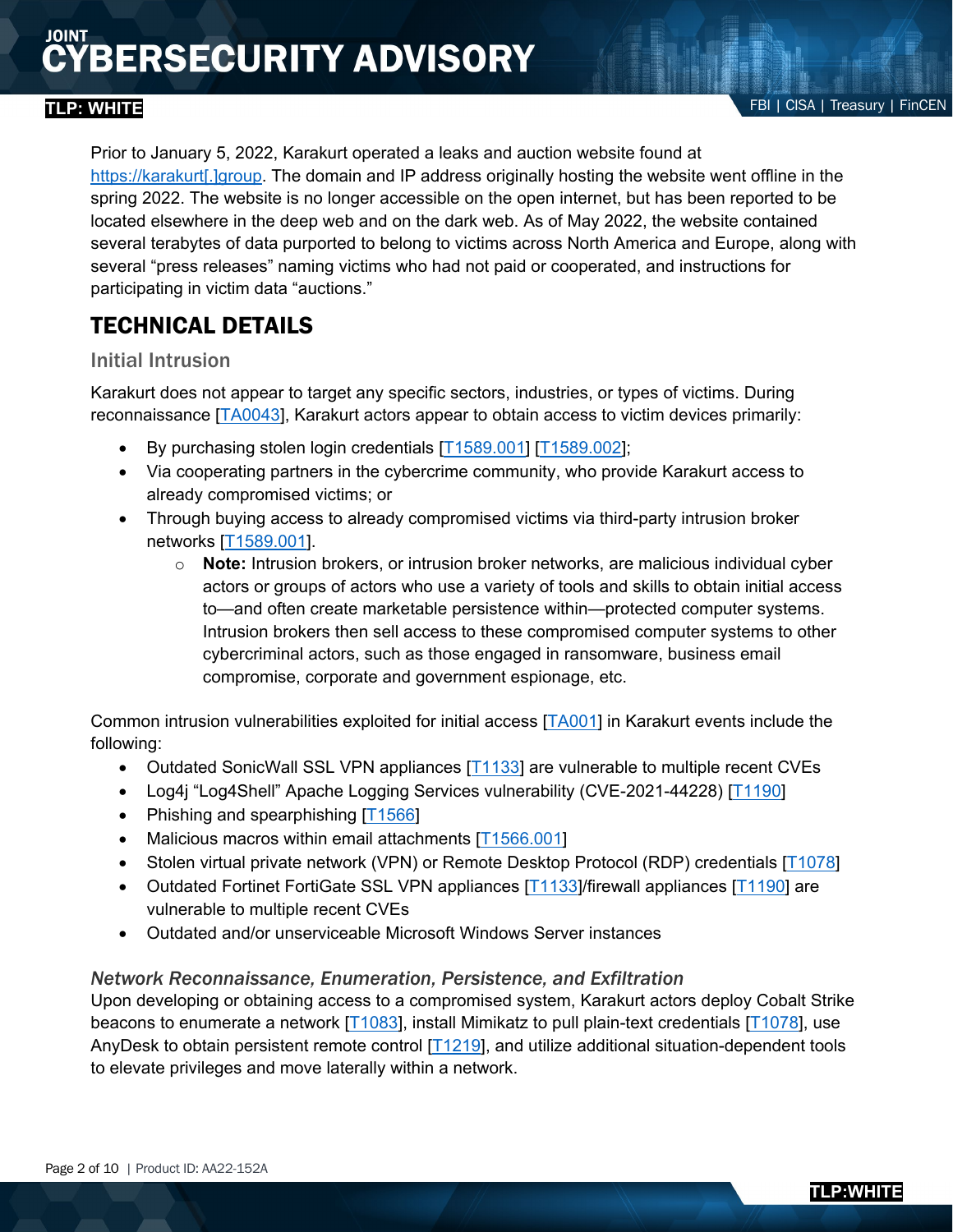Karakurt actors then compress (typically with 7zip) and exfiltrate large sums of data—and, in many cases, entire network-connected shared drives in volumes exceeding 1 terabyte (TB)—using open source applications and File Transfer Protocol (FTP) services [\[T1048\]](https://attack.mitre.org/versions/v11/techniques/T1048/), such as Filezilla, and cloud storage services including rclone and Mega.nz [\[T1567.002\]](https://attack.mitre.org/versions/v11/techniques/T1567/002/).

### **Extortion**

Following the exfiltration of data, Karakurt actors present the victim with ransom notes by way of "readme.txt" files, via emails sent to victim employees over the compromised email networks, and emails sent to victim employees from external email accounts. The ransom notes reveal the victim has been hacked by the "Karakurt Team" and threaten public release or auction of the stolen data. The instructions include a link to a TOR URL with an access code. Visiting the URL and inputting the access code open a chat application over which victims can negotiate with Karakurt actors to have their data deleted.

Karakurt victims have reported extensive harassment campaigns by Karakurt actors in which employees, business partners, and clients receive numerous emails and phone calls warning the recipients to encourage the victims to negotiate with the actors to prevent the dissemination of victim data. These communications often included samples of stolen data—primarily personally identifiable information (PII), such as employment records, health records, and financial business records.

Victims who negotiate with Karakurt actors receive a "proof of life," such as screenshots showing file trees of allegedly stolen data or, in some cases, actual copies of stolen files. Upon reaching an agreement on the price of the stolen data with the victims, Karakurt actors provided a Bitcoin address—usually a new, previously unused address—to which ransom payments could be made. Upon receiving the ransom, Karakurt actors provide some form of alleged proof of deletion of the stolen files, such as a screen recording of the files being deleted, a deletion log, or credentials for a victim to log into a storage server and delete the files themselves.

Although Karakurt's primary extortion leverage is a promise to delete stolen data and keep the incident confidential, some victims reported Karakurt actors did not maintain the confidentiality of victim information after a ransom was paid. **Note:** The U.S. government strongly discourage the payment of any ransom to Karakurt threat actors, or any cyber criminals promising to delete stolen files in exchange for payments.

In some cases, Karakurt actors have conducted extortion against victims previously attacked by other ransomware variants. In such cases, Karakurt actors likely purchased or otherwise obtained previously stolen data. Karakurt actors have also targeted victims at the same time these victims were under attack by other ransomware actors. In such cases, victims received ransom notes from multiple ransomware variants simultaneously, suggesting Karakurt actors purchased access to a compromised system that was also sold to another ransomware actor.

Karakurt actors have also exaggerated the degree to which a victim had been compromised and the value of data stolen. For example, in some instances, Karakurt actors claimed to steal volumes of data far beyond the storage capacity of compromised systems or claimed to steal data that did not belong to the victim.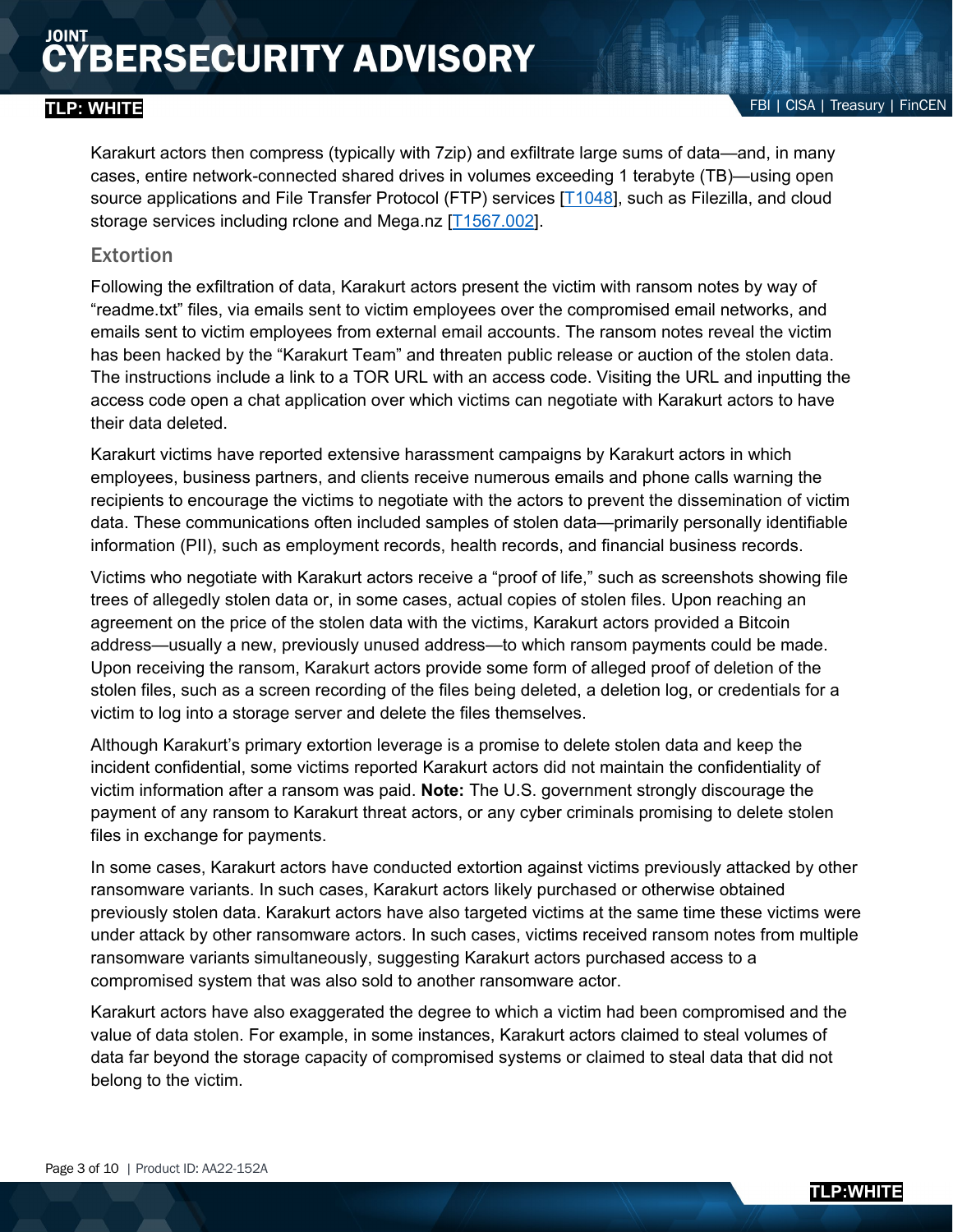### Indicators of Compromise

### **Email**

mark.hubert1986@gmail.com; karakurtlair@gmail.com; personal.information.reveal@gmail.com; ripidelfun1986@protonmail.com; gapreappballye1979@protonmail.com; confedicial.datas.download@protonmail.com; armada.mitchell94@protonmail.com

*Protonmail email accounts in the following formats:*

victimname\_treasure@protonmail.com

victimname\_jewels@protonmail.com

victimname\_files@protonmail.com

| <b>Tools</b>                                                          |                                                                                                                 |
|-----------------------------------------------------------------------|-----------------------------------------------------------------------------------------------------------------|
| Onion site                                                            | https://omx5iqrdbsoitf3q4xexrqw5r5tfw7vp3vl3li3lfo7saabxazshnead.onion                                          |
| Tools                                                                 | Rclone.exe;; AnyDesk.exe; Mimikatz                                                                              |
| <b>Ngrok</b>                                                          | SSH tunnel application SHA256 -<br>3e625e20d7f00b6d5121bb0a71cfa61f92d658bcd61af2cf5397e0ae28f4ba56             |
| <b>DDLs</b>                                                           | Mscxxx.dll: SHA1 - c33129a680e907e5f49bcbab4227c0b02e191770                                                     |
| masquerading<br>as legitimate<br>Microsoft<br>binaries to<br>System32 | Msuxxx.dll: SHA1 - 030394b7a2642fe962a7705dcc832d2c08d006f5                                                     |
| Msxsl.exe                                                             | Legitimate Microsoft Command Line XSL Transformation Utility SHA1 -<br>8B516E7BE14172E49085C4234C9A53C6EB490A45 |
| dllhosts.exe                                                          | Rclone SHA1 - fdb92fac37232790839163a3cae5f37372db7235                                                          |
| rclone.conf                                                           | Rclone configuration file                                                                                       |
| filter.txt                                                            | Rclone file extension filter file                                                                               |
| c.bat                                                                 | <b>UNKNOWN</b>                                                                                                  |
| 3.bat                                                                 | <b>UNKNOWN</b>                                                                                                  |
| Potential<br>malicious<br>document                                    | SHA1 - 0E50B289C99A35F4AD884B6A3FFB76DE4B6EBC14                                                                 |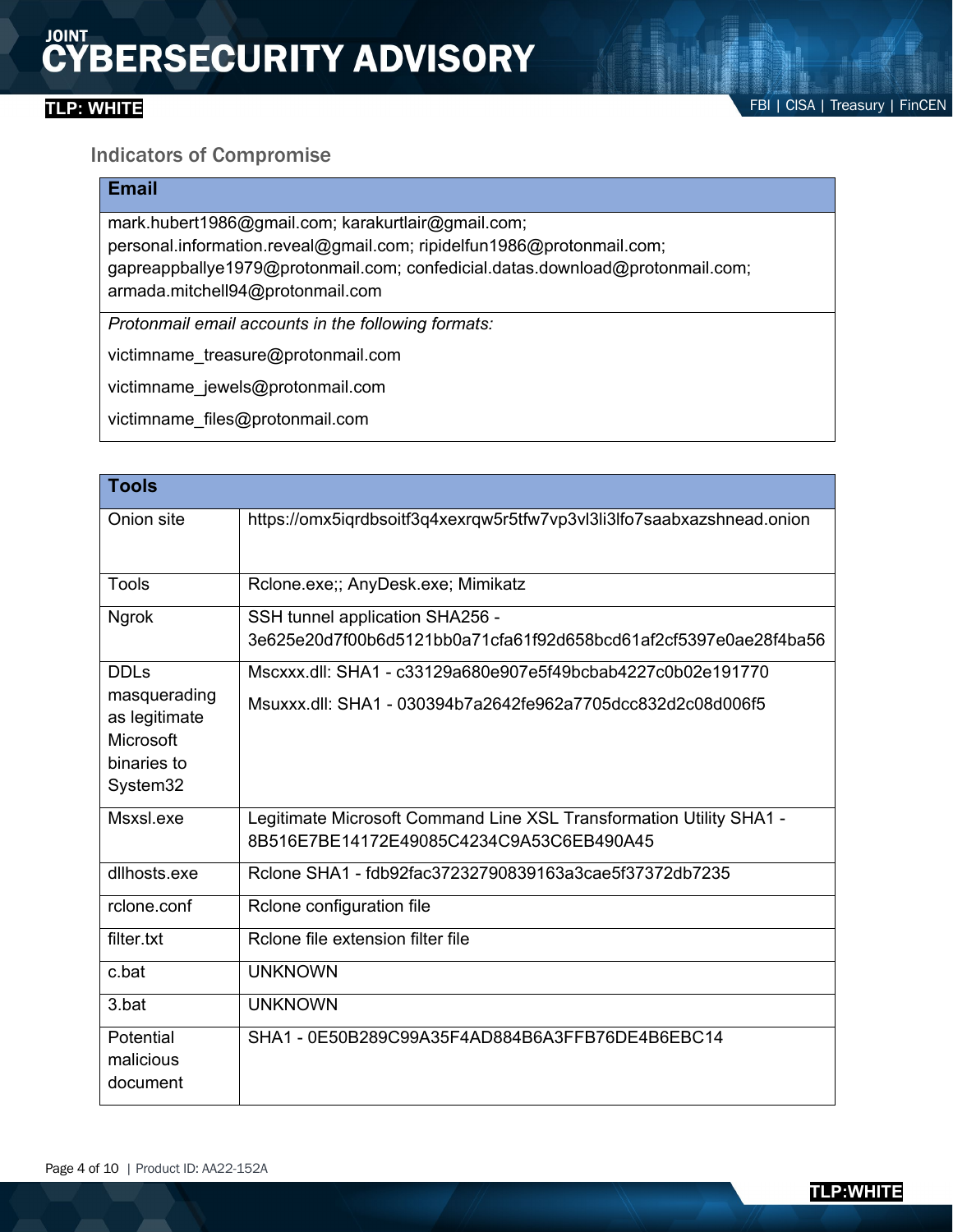**TLP: WHITE FBI | CISA | Treasury | FinCEN** 

| <b>Tools</b>                       |                                                 |
|------------------------------------|-------------------------------------------------|
| Potential<br>malicious<br>document | SHA1 - 7E654C02E75EC78E8307DBDF95E15529AAAB5DFF |
| Malicious text<br>file             | SHA1 - 4D7F4BB3A23EAB33A3A28473292D44C5965DDC95 |
| Malicious text<br>file             | SHA1 - 10326C2B20D278080AA0CA563FC3E454A85BB32F |

### **Cobalt Strike hashes**

SHA256 -

563BC09180FD4BB601380659E922C3F7198306E0CAEBE99CD1D88CD2C3FD5C1B

SHA256 -

5E2B2EBF3D57EE58CADA875B8FBCE536EDCBBF59ACC439081635C88789C67ACA

SHA256 -

712733C12EA3B6B7A1BCC032CC02FD7EC9160F5129D9034BF9248B27EC057BD2

SHA256 -

563BC09180FD4BB601380659E922C3F7198306E0CAEBE99CD1D88CD2C3FD5C1B

SHA256 -

5E2B2EBF3D57EE58CADA875B8FBCE536EDCBBF59ACC439081635C88789C67ACA

SHA256 -

712733C12EA3B6B7A1BCC032CC02FD7EC9160F5129D9034BF9248B27EC057BD2

SHA1 - 86366bb7646dcd1a02700ed4be4272cbff5887af

| Ransom note text sample: |                                                                                                                                                                                      |
|--------------------------|--------------------------------------------------------------------------------------------------------------------------------------------------------------------------------------|
| 1.                       | Here's the deal                                                                                                                                                                      |
|                          | We breached your internal network and took control over all<br>of your systems.                                                                                                      |
| 2.                       | We analyzed and located each piece of more-or-less<br>important files while spending weeks inside.                                                                                   |
| 3.                       | We exfiltrated anything we wanted (xxx GB (including<br>Private & Confidential information, Intellectual Property,<br>Customer Information and most important Your TRADE<br>SECRETS) |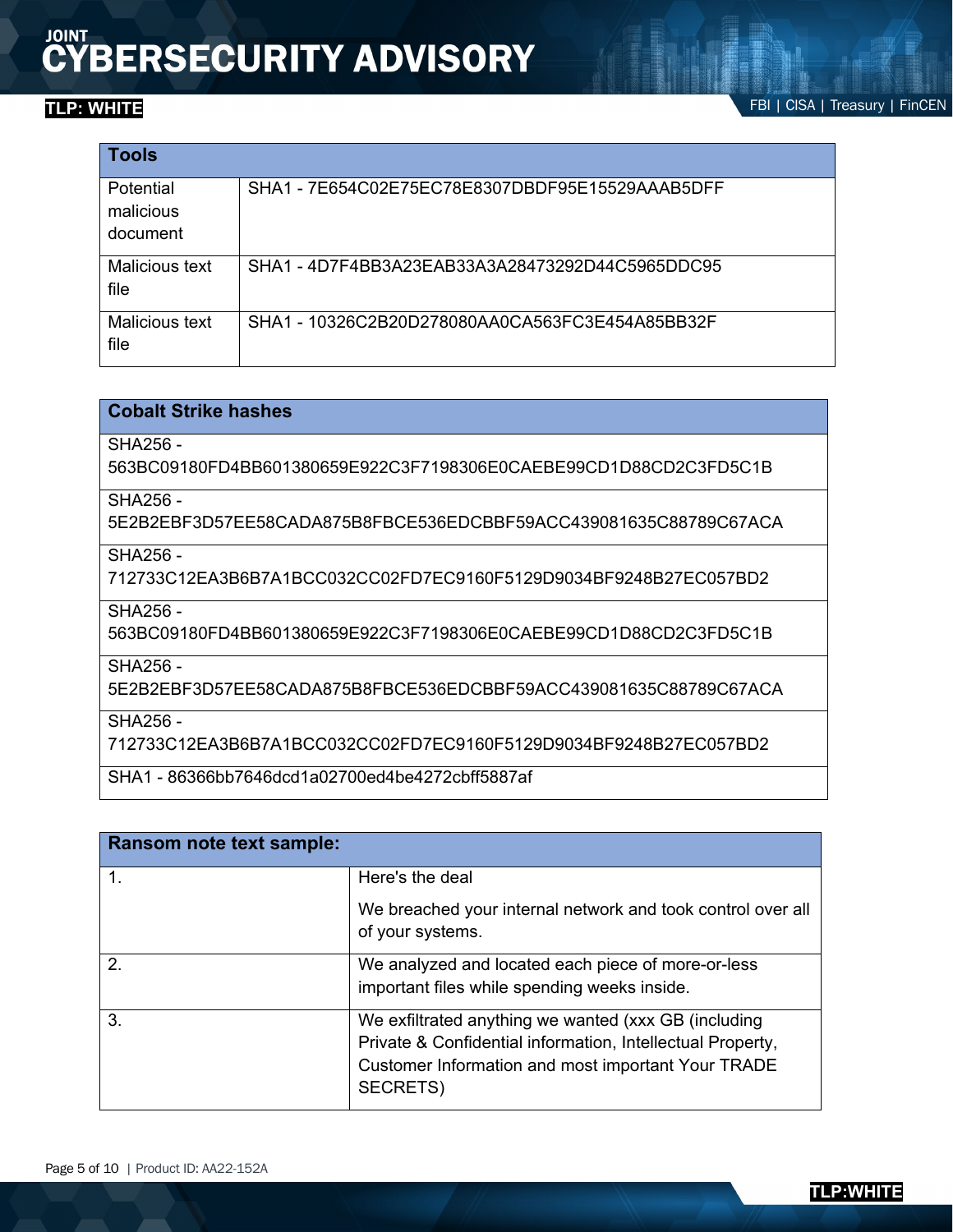| Ransom note text sample: |                                                   |  |
|--------------------------|---------------------------------------------------|--|
| FAQ:                     | Who the hell are you?                             |  |
|                          | The Karakurt Team. Pretty skilled hackers I guess |  |

| <b>Payment Wallets:</b>                    |
|--------------------------------------------|
| bc1qfp3ym02dx7m94td4rdaxy08cwyhdamefwqk9hp |
| bc1qw77uss7stz7y7kkzz7qz9gt7xk7tfet8k30xax |
| bc1q8ff3lrudpdkuvm3ehq6e27nczm393q9f4ydlgt |
| bc1qenjstexazw07gugftfz76gh9r4zkhhvc9eeh47 |
| bc1qxfqe0l04cy4qgjx55j4qkkm937yh8sutwhlp4c |
| bc1qw77uss7stz7y7kkzz7qz9gt7xk7tfet8k30xax |
| bc1qrtq27tn34pvxaxje4j33g3qzgte0hkwshtq7sq |
| bc1q25km8usscsra6w2falmtt7wxyga8tnwd5s870g |
| bc1qta70dm5clfcxp4deqycxjf8l3h4uymzg7g6hn5 |
| bc1qrkcjtdjccpy8t4hcna0v9asyktwyg2fgdmc9al |
| bc1q3xgr4z53cdaeyn03luhen24xu556y5spvyspt8 |
| bc1q6s0k4l8q9wf3p9wrywf92czrxaf9uvscyqp0fu |
| bc1qj7aksdmgrnvf4hwjcm5336wg8pcmpegvhzfmhw |
| bc1qq427hlxpl7agmvffteflrnasxpu7wznjsu02nc |
| bc1qz9a0nyrqstqdlr64qu8jat03jx5smxfultwpm0 |
| bc1qq9ryhutrprmehapvksmefcr97z2sk3kdycpqtr |
| bc1qa5v6amyey48dely2zq0g5c6se2keffvnjqm8ms |
| bc1qx9eu6k3yhtve9n6jtnagza8l2509y7uudwe9f6 |
| bc1qtm6gs5p4nr0y5vugc93wr0vqf2a0q3sjyxw03w |
| bc1qta70dm5clfcxp4deqycxjf8l3h4uymzg7g6hn5 |
| bc1qx9eu6k3yhtve9n6jtnagza8l2509y7uudwe9f6 |
| bc1qqp73up3xff6jz267n7vm22kd4p952y0mhcd9c8 |
| bc1q3xgr4z53cdaeyn03luhen24xu556y5spvyspt8 |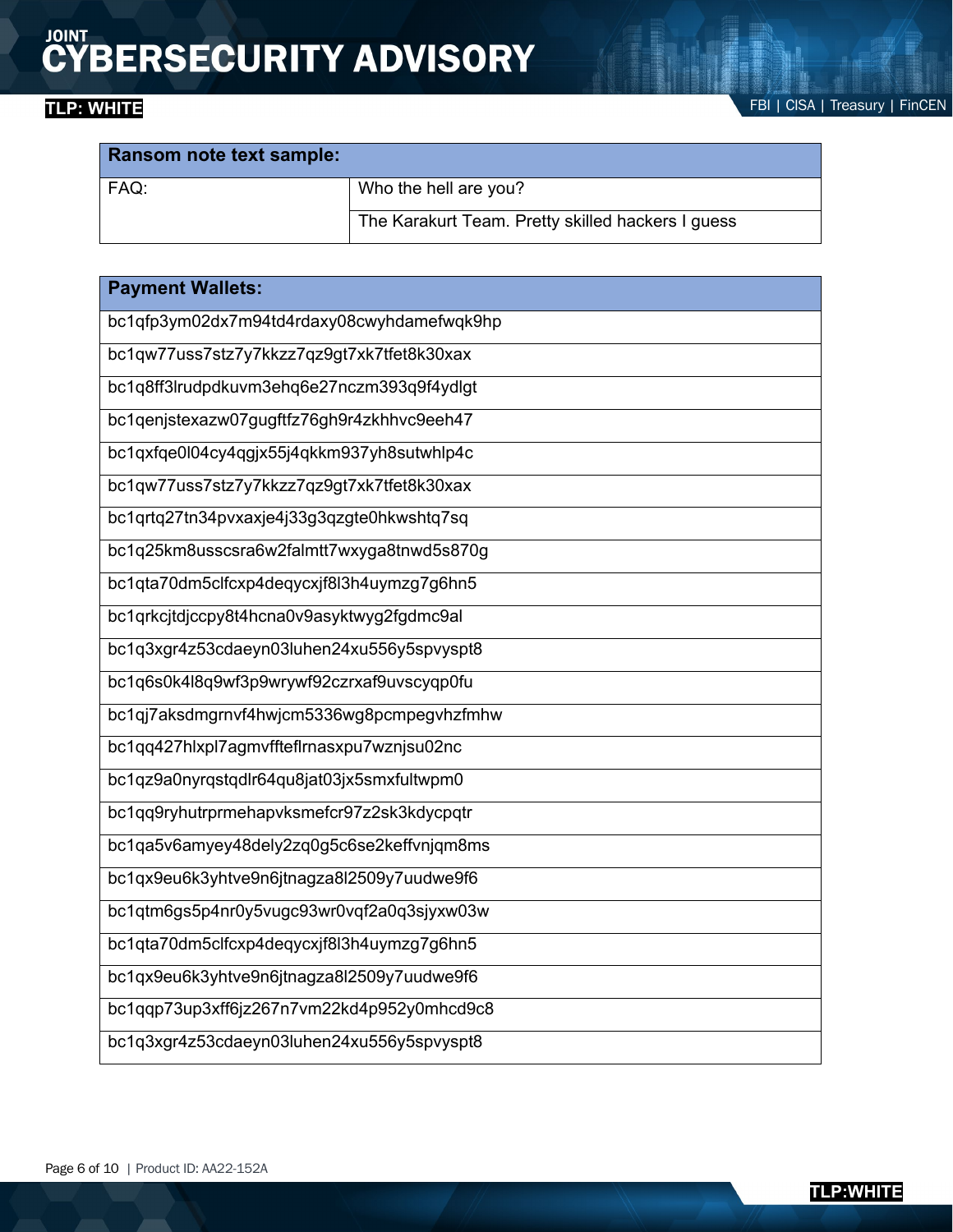### MITRE ATT&CK TECHNIQUES

### Karakurt actors use the ATT&CK techniques listed in table 1.

*Table 1: Karakurt actors ATT&CK techniques for enterprise*

| <b>Reconnaissance</b>                                                     |                   |                                                                                                                                                                                                       |  |  |
|---------------------------------------------------------------------------|-------------------|-------------------------------------------------------------------------------------------------------------------------------------------------------------------------------------------------------|--|--|
| <b>Technique Title</b>                                                    | ID                | <b>Use</b>                                                                                                                                                                                            |  |  |
| <b>Gather Victim Identify</b><br><b>Information: Credentials</b>          | T1589.001         | Karakurt actors have purchased<br>stolen login credentials.                                                                                                                                           |  |  |
| <b>Gather Victim Identity</b><br>Information: Email<br>Addresses          | T1589.002         | Karakurt actors have purchased<br>stolen login credentials including<br>email addresses.                                                                                                              |  |  |
| <b>Gather Victim Org</b><br><b>Information: Business</b><br>Relationships | T1591.002         | Karakurt actors have leveraged<br>victims' relationships with business<br>partners.                                                                                                                   |  |  |
| <b>Initial Access</b>                                                     |                   |                                                                                                                                                                                                       |  |  |
| <b>Technique Title</b>                                                    | ID                | Use                                                                                                                                                                                                   |  |  |
| <b>Exploit Public-Facing</b><br>Applications                              | T <sub>1190</sub> | Karakurt actors have exploited the<br>Log4j "Log4Shell" Apache Logging<br>Service vulnerability and<br>vulnerabilities in outdated firewall<br>appliances for gaining access to<br>victims' networks. |  |  |
| <b>External Remote Services</b>                                           | T1133             | Karakurt actors have exploited<br>vulnerabilities in outdated VPN<br>appliances for gaining access to<br>victims' networks.                                                                           |  |  |
| Phishing                                                                  | T <sub>1566</sub> | Karakurt actors have used phishing<br>and spearphishing to obtain access to<br>victims' networks.                                                                                                     |  |  |
| Phishing - Spearphishing<br>Attachment                                    | T1566.001         | Karakurt actors have sent malicious<br>macros as email attachments to gain<br>initial access.                                                                                                         |  |  |
| <b>Valid Accounts</b>                                                     | T <sub>1078</sub> | Karakurt actors have purchased<br>stolen credentials, including VPN and<br>RDP credentials, to gain access to<br>victims' networks.                                                                   |  |  |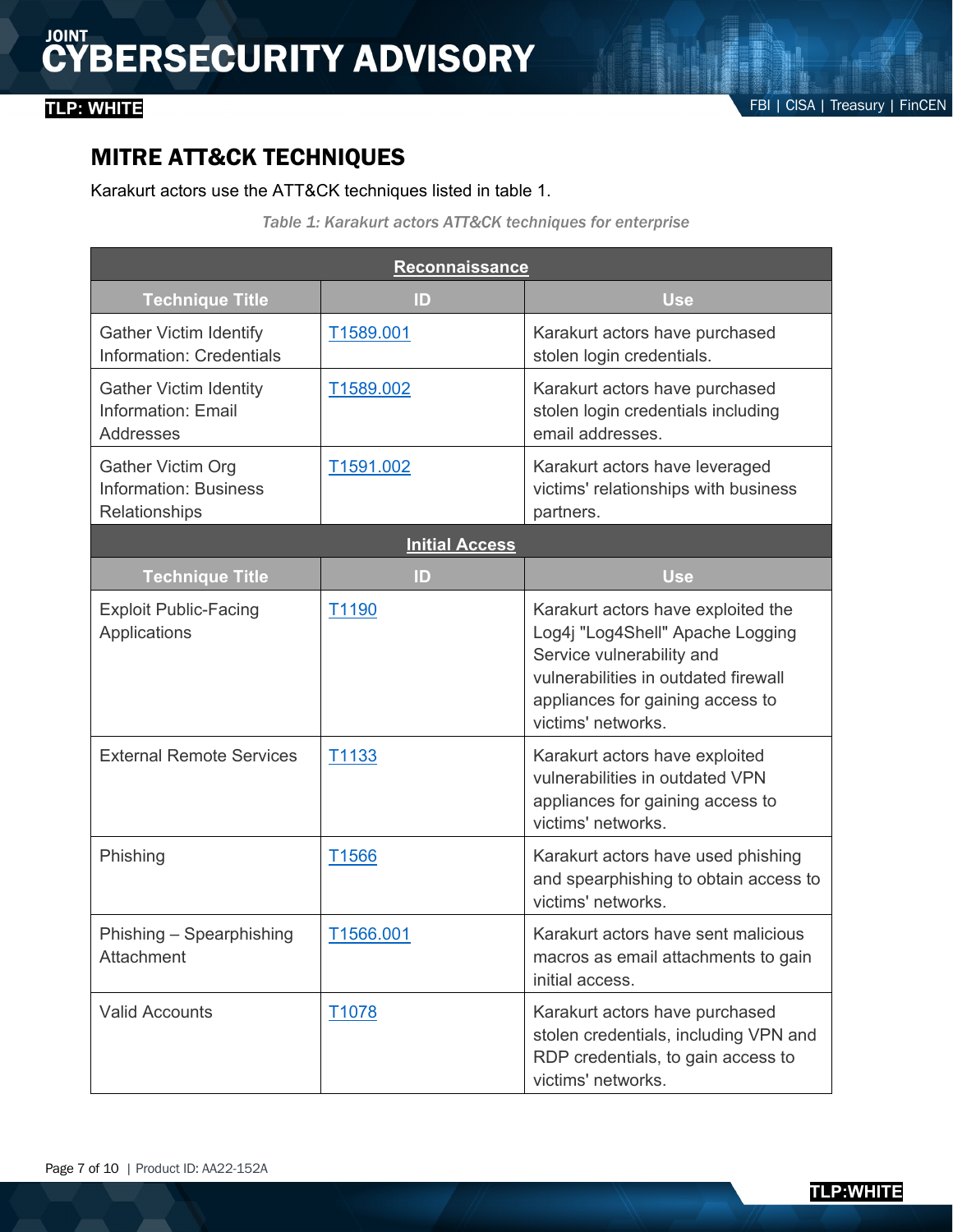### **TLP: WHITE FBI | CISA | Treasury | FinCEN**

| <b>Privilege Escalation</b>                                                      |                   |                                                                                                               |  |  |  |
|----------------------------------------------------------------------------------|-------------------|---------------------------------------------------------------------------------------------------------------|--|--|--|
| <b>Technique Title</b>                                                           | ID                | <b>Use</b>                                                                                                    |  |  |  |
| <b>Valid Accounts</b>                                                            | T <sub>1078</sub> | Karakurt actors have installed<br>Mimikatz to pull plain-text credentials.                                    |  |  |  |
|                                                                                  |                   |                                                                                                               |  |  |  |
| <b>Technique Title</b>                                                           | $\mathsf{ID}$     | <b>Use</b>                                                                                                    |  |  |  |
| <b>File and Directory</b><br><b>Discovery</b>                                    | T <sub>1083</sub> | Karakurt actors have deployed Cobalt<br>Strike beacons to enumerate a<br>network.                             |  |  |  |
|                                                                                  |                   |                                                                                                               |  |  |  |
| <b>Technique Title</b>                                                           | ID                | <b>Use</b>                                                                                                    |  |  |  |
| <b>Remote Access Software</b>                                                    | T1219             | Karakurt actors have used AnyDesk<br>to obtain persistent remote control of<br>victims' systems.              |  |  |  |
| <b>Exfiltration</b>                                                              |                   |                                                                                                               |  |  |  |
| <b>Technique Title</b>                                                           | ID                | <b>Use</b>                                                                                                    |  |  |  |
| <b>Exfiltration Over Alternative</b><br>Protocol                                 | T <sub>1048</sub> | Karakurt actors have used FTP<br>services, including Filezilla, to<br>exfiltrate data from victims' networks. |  |  |  |
| <b>Exfiltration Over Web</b><br>Service: Exfiltration to<br><b>Cloud Storage</b> | T1567.002         | Karakurt actors have used rclone and<br>Mega.nz to exfiltrate data stolen from<br>victims' networks.          |  |  |  |

### MITIGATIONS

- Implement a recovery plan to maintain and retain multiple copies of sensitive or proprietary data and servers in a physically separate, segmented, and secure location (i.e., hard drive, storage device, the cloud).
- Implement network segmentation and maintain offline backups of data to ensure limited interruption to the organization.
- Regularly back up data and password protect backup copies offline. Ensure copies of critical data are not accessible for modification or deletion from the system where the data resides.
- Install and regularly update antivirus software on all hosts and enable real time detection.
- Install updates/patch operating systems, software, and firmware as soon as updates/patches are released.
- Review domain controllers, servers, workstations, and active directories for new or unrecognized accounts.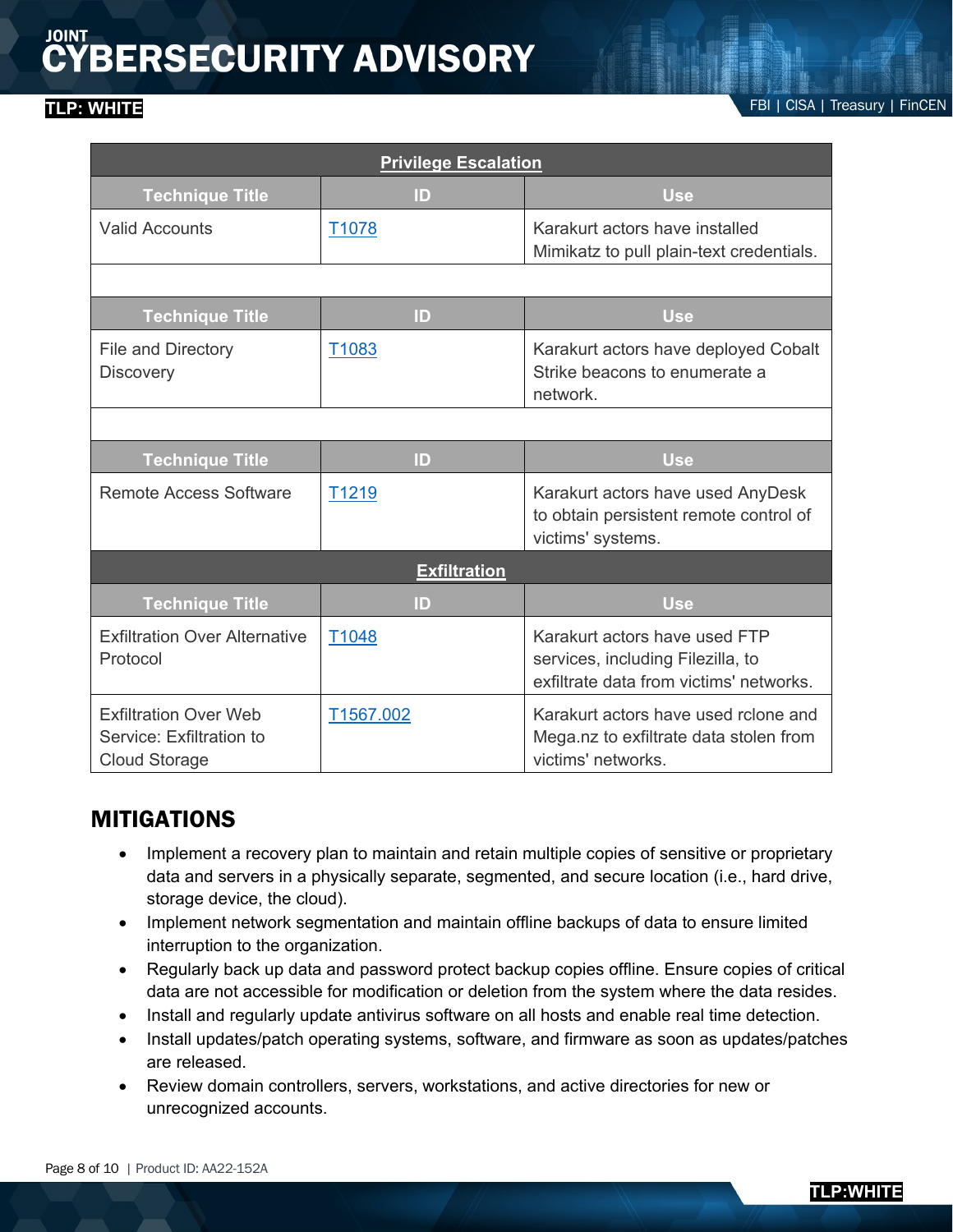- Audit user accounts with administrative privileges and configure access controls with least privilege in mind. Do not give all users administrative privileges.
- Disable unused ports.
- Consider adding an email banner to emails received from outside your organization.
- Disable hyperlinks in received emails.
- Enforce multi-factor authentication.
- Use [National Institute for Standards and Technology \(NIST\) standards](https://pages.nist.gov/800-63-3/) for developing and managing password policies.
	- $\circ$  Use longer passwords consisting of at least 8 characters and no more than 64 characters in length;
	- $\circ$  Store passwords in hashed format using industry-recognized password managers;
	- o Add password user "salts" to shared login credentials;
	- o Avoid reusing passwords;
	- o Implement multiple failed login attempt account lockouts;
	- o Disable password "hints";
	- $\circ$  Refrain from requiring password changes more frequently than once per year. **Note:** NIST guidance suggests favoring longer passwords instead of requiring regular and frequent password resets. Frequent password resets are more likely to result in users developing password "patterns" cyber criminals can easily decipher.
	- o Require administrator credentials to install software.
- Only use secure networks and avoid using public Wi-Fi networks. Consider installing and using a VPN.
- Focus on cyber security awareness and training. Regularly provide users with training on information security principles and techniques as well as overall emerging cybersecurity risks and vulnerabilities (i.e., ransomware and phishing scams).

### RESOURCES

- For additional resources related to the prevention and mitigation of ransomware, visit [Stopransomware.gov](https://www.cisa.gov/stopransomware) as well as the [CISA-Multi-State Information Sharing and Analysis Center](https://www.cisa.gov/sites/default/files/publications/CISA_MS-ISAC_Ransomware%20Guide_S508C.pdf)  [\(MS-ISAC\) Joint Ransomware Guide](https://www.cisa.gov/sites/default/files/publications/CISA_MS-ISAC_Ransomware%20Guide_S508C.pdf) and NIST's [Data Integrity: Detecting and Responding to](https://www.nccoe.nist.gov/projects/building-blocks/data-integrity/detect-respond)  [Ransomware and Other Destructive Events.](https://www.nccoe.nist.gov/projects/building-blocks/data-integrity/detect-respond) [Stopransomware.gov](https://www.cisa.gov/stopransomware) is the U.S. government's one-stop location for resources to tackle ransomware more effectively.
- CISA's [Ransomware Readiness Assessment](https://github.com/cisagov/cset/releases/tag/v10.3.0.0) is a no-cost self-assessment based on a tiered set of practices to help organizations better assess how well they are equipped to defend and recover from a ransomware incident.
- CISA offers a range of no-cost [cyber hygiene services](https://www.cisa.gov/cyber-hygiene-services) to help critical infrastructure organizations assess, identify, and reduce their exposure to threats, including ransomware.
- Financial Institutions must also ensure compliance with any applicable Bank Secrecy Act requirements, including suspicious activity reporting obligations. Indicators of Compromise, such as suspicious email addresses, file names, hashes, domains, and IP addresses, can be provided under Item 44 of the Suspicious Activity Report (SAR) form. For more information on